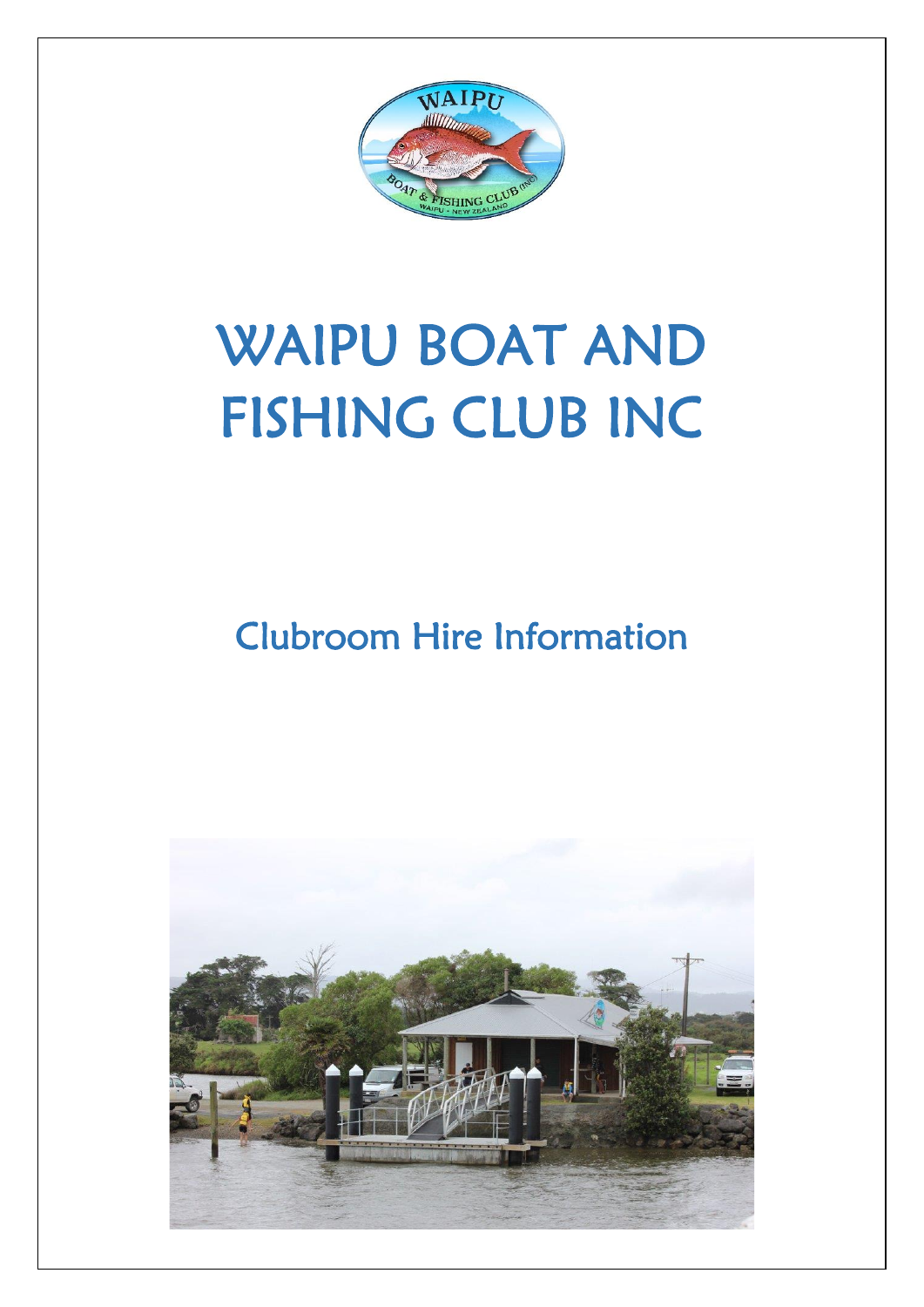#### About the Venue

Waipu Boat and Fishing Club Inc was incorporated in 1963. The Clubhouse is situated at 100 Nova Scotia Drive, Waipu, on the southern side of McLean Bridge. It has a view out over the Waipu River and the pontoon is a public use space.

The area of the Clubhouse is 44 square metres, with a further veranda area of 30 square metres, and is situated on 1,400 square metres of land. There is generous parking at the back of the Clubhouse.

The Club does not have a licence for selling liquor, but it is okay to serve liquor on the premises. Hirers are required to operate any alcohol use within the constraints of the law. If alcohol is to be sold, then a Special Licence must have been obtained from the Liquor Licencing Authority and be displayed in accordance with the Sale of Liquor Act 2012.

The inside of the Clubhouse is a non-smoking area. Smoking is allowed on the veranda area unless the veranda curtains are attached. If the veranda curtains are attached, the veranda is also a nonsmoking area.

The Club has a barbecue available for use, but you will need to bring your own gas bottle/s.

There are two separate men's and women's toilets.

There are some tables and chairs inside the clubhouse. The veranda area has timber seating.

The kitchen is stocked with assorted cups and cutlery and some cooking utensils. The bar has some beer/water glasses and wine glasses.

The Clubhouse may be unavailable on some days due to organised activities of the Club.

If you would like to view the facilities, please contact us in the first instance by email to waipuboatandfishingclub@gmail.com, or phone Linda Glibbery, 027 666 6371.

Please fill out the "Hire Enquiry Form" and return to Waipu Boat and Fishing Club Inc, P O Box 52, Waipu 0545, or email to waipuboatandfishingclub@gmail.com.

#### **Waipu Boat and Fishing Club Contacts:**

Linda Glibbery, 027 666 6371 Jill Reid, 021 108 1603 Website – www.waipuboatandfishingclub.com Email – waipuboatandfishingclub@gmail.com Bank Account – ANZ Bank 06 0479 0006438 00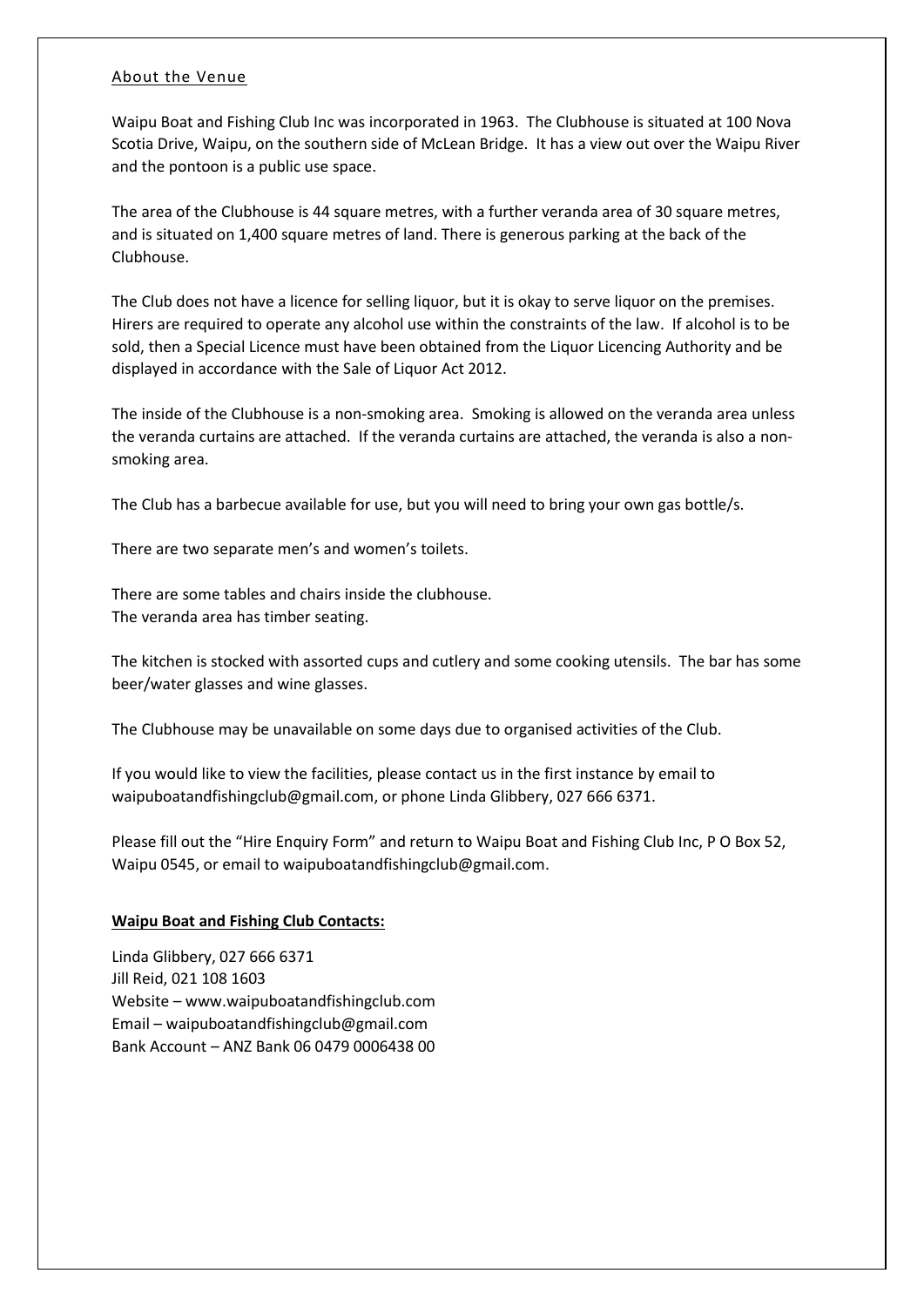## Waipu Boat and Fishing Club Inc Hire Enquiry Form

#### YOUR CONTACT DETAILS

| Your Name:              |  |  |
|-------------------------|--|--|
| Phone Number:           |  |  |
| <b>Email Address:</b>   |  |  |
| <b>ABOUT YOUR EVENT</b> |  |  |
| Preferred Date/s:       |  |  |
| Preferred Time/s:       |  |  |
| <b>Guest Numbers:</b>   |  |  |
| Will Alcohol be served? |  |  |
| Reason for event:       |  |  |
|                         |  |  |
|                         |  |  |
|                         |  |  |
|                         |  |  |
|                         |  |  |

Email to: waipuboatandfishingclub@gmail.com.

Hireage is at the discretion of the Waipu Boat and Fishing Club Inc.

| Short Term (up to 4 hours)    |          |
|-------------------------------|----------|
| Clubhouse only:               | \$100.00 |
| <b>Bond</b>                   | \$200.00 |
| Long Term Hire (over 4 hours) |          |
| Clubhouse only:               | \$250.00 |
| Bond:                         | \$500.00 |
| Veranda Curtains              |          |
| Additional                    | S200.00  |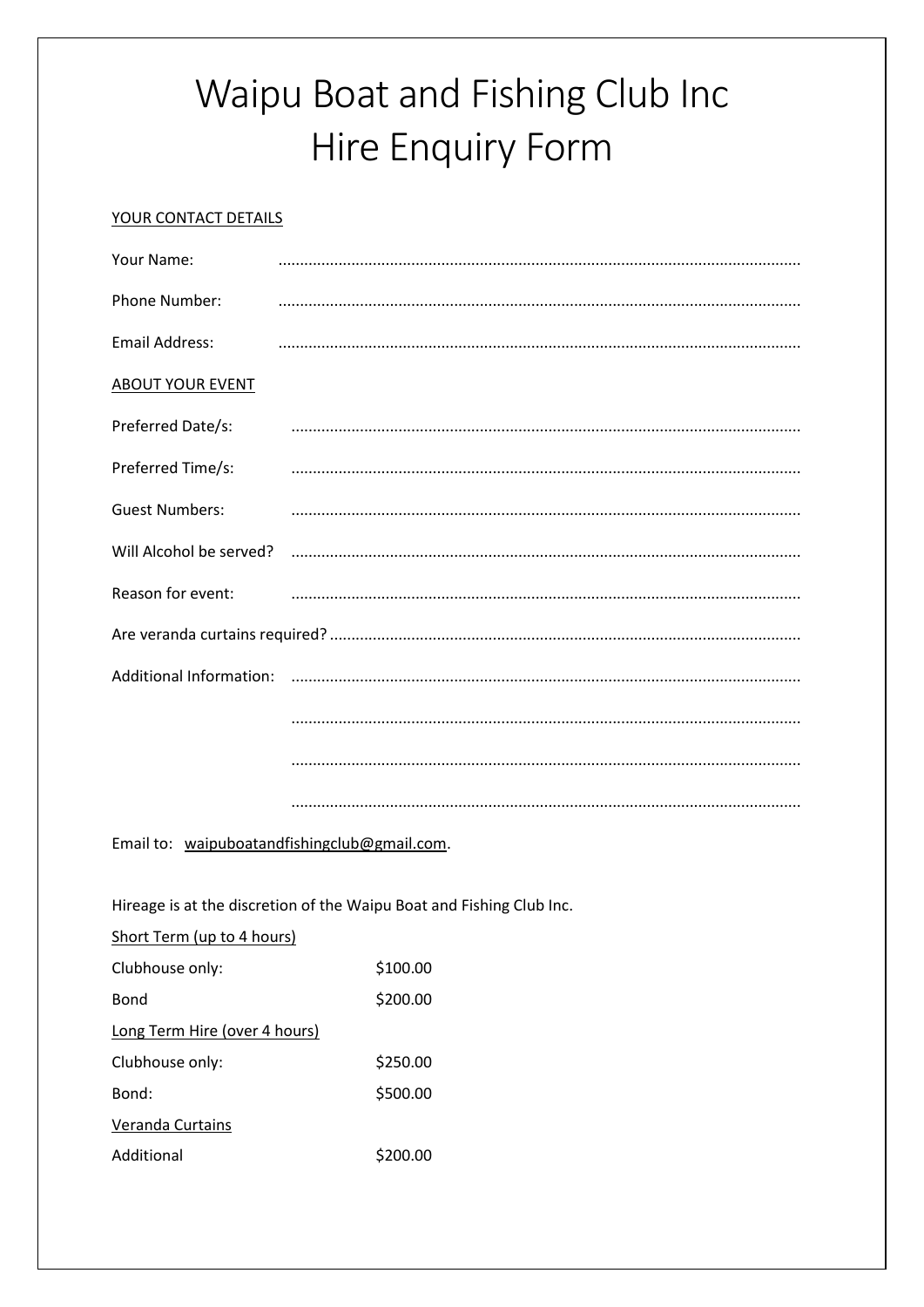### Waipu Boat and Fishing Club Inc Terms and Conditions of Hire

The following rules for the use of the Waipu Boat and Fishing Clubhouse have been set down by the management of the Club.

These may be amended or added to at any time after the building has been hired out.

### GENERAL PRINCIPLE

The general principle is that the hirer is responsible for the care and safe keeping of the building, its contents (including crockery, kitchen utensils and glasses) during the period of hire and for the conduct of all persons using the club and facilities during that time.

### CONDITIONS OF HIRE

- 1. All bookings must be made through Waipu Boat and Fishing Club Inc.
- 2. The hirer must supply:
	- a) Name of organisation or person hiring the club, on the "Hire Agreement" form.
	- b) A permanent address, phone number and email address of the contact person to which communications may be sent must be supplied.
	- c) Any changes to the above information must be notified to the Club prior to occupation of the clubhouse.
- 3. 50% of the hire charge is required upon booking the clubhouse. Should hireage be cancelled more than 14 days prior to the event, a full refund will be paid. The balance of the hire charge plus the bond is due 14 days prior to the event. Cancellation less than 14 days from the event will incur a late cancellation fee of \$50.00.
- 4. The hirer will be shown the premises and safety and evacuation procedures.
- 5. Any charges for:
	- a) Damage to the building, including the plastic veranda curtains;
	- b) Damage or breakage to building furnishings or equipment;
	- c) Cleaning or additional cleaning after the hireage period;
	- d) Locking or securing the building where it is the hirer's responsibility;
	- e) False activation of the fire alarm system;

will be deducted from the bond and the balance returned. Should the bond be insufficient to meet the full cost, the hirer will be liable for the balance of the cost incurred. Subject to a satisfactory inspection within 48 hours, the bond will be refunded.

- 6. Sub-leasing of the clubhouse to a second party is strictly prohibited.
- **7. Smoking is strictly prohibited in the clubhouse. Smoking is strictly prohibited on the covered veranda area when the plastic veranda curtains are attached.**
- 8. The key will be given to the hirer on the day of the hire and shall be returned the following day after clean-up, unless prior arrangements have been made.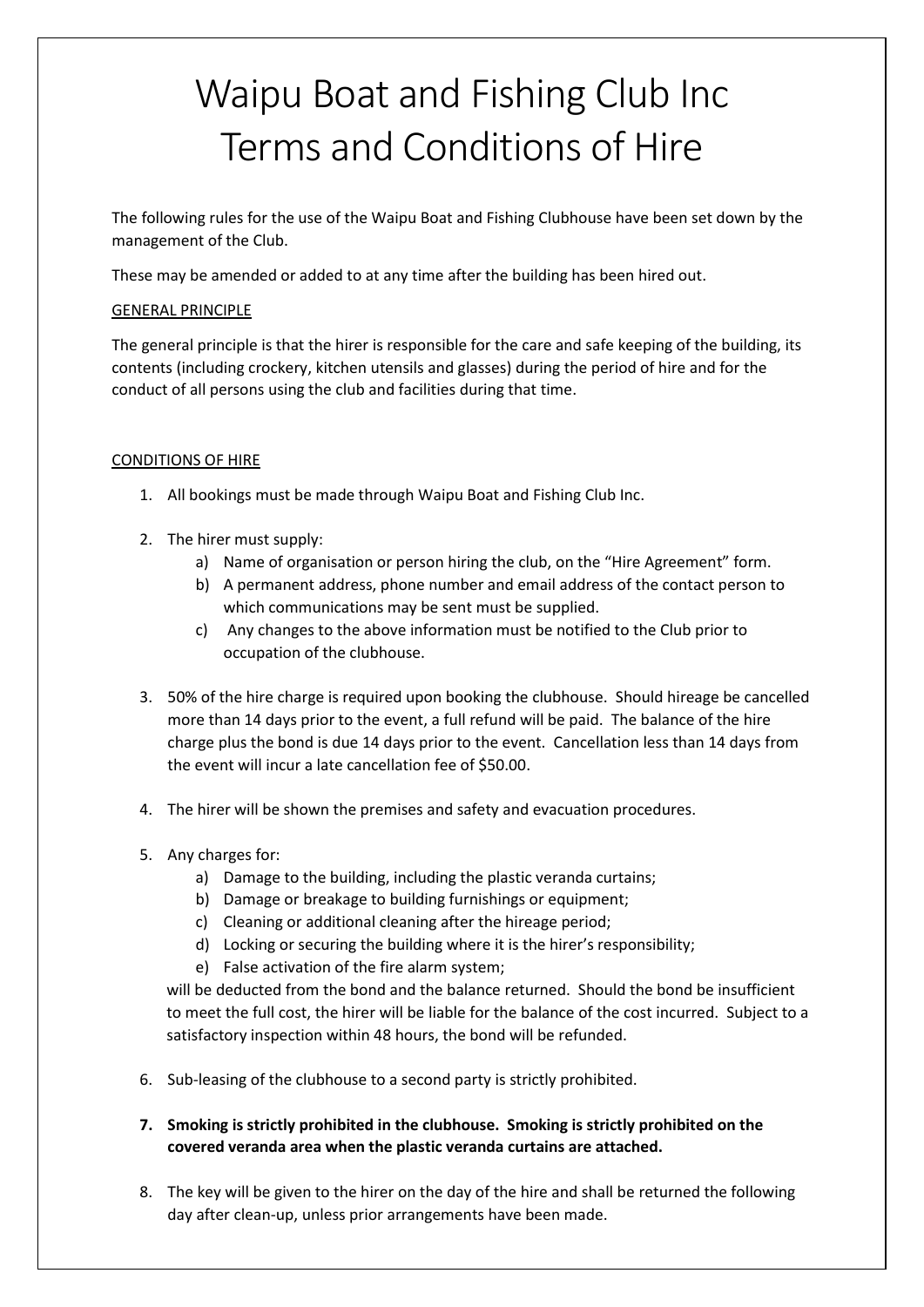- 9. The hirer undertakes to leave the club facilities including grounds in a clean, tidy condition. Premises and yard are to be cleaned and locked up by 10 am the day after the hire, unless prior arrangements have been made.
- 10. The hirer undertakes to remove all rubbish including empty bottles, crates, cartons etc at the conclusion of the hire period. The Uretiti Transfer Station is on Tip Road, a short drive away. Check the Whangarei District Council website for opening times.
- 11. Security and safety of the function, premises, fixtures and fittings is the responsibility of the hirer. A sober, responsible adult must be in attendance at all times.
- 12. It is strongly recommended that a security guard engaged at the hirer's cost is present from 9 pm to keep the patrons safe and to secure the premises at the conclusion of the function. Local operator – Northern Districts Security Ph 09 430 3232.
- 13. Premises are to be vacated by midnight on the night of the hire.
- 14. The hirer undertakes to ensure amplified or other music ceases by midnight and must be kept to a reasonable level both inside and outside the clubhouse in accordance with council noise control regulations at all times.
- 15. Liquor is only permitted to be consumed within the club and its grounds in accordance with the requirements of the liquor licensing laws. No alcohol is to be sold unless the appropriate licence has been obtained from the Liquor Licencing Authority for the function.
- 16. The hirer shall not permit decorations to be attached to the walls, ceilings, floors, curtains or any part of the club with tape, staples, pins, drawing pins or nails. Blue Tack is acceptable but must be completely removed at the end of the hireage.
- 17. Furniture and kitchen utensils are not to be removed from the clubhouse and left in a clean condition at the end of the hireage. All equipment including electrical services are used at the hirers own risk.
- 18. The Waipu Boat and Fishing Club committee reserves the right to close any function immediately where the terms and conditions of this hire agreement are contravened during a hire period.
- **19. Failure to comply with these terms and conditions will mean forfeiture of the bond.**